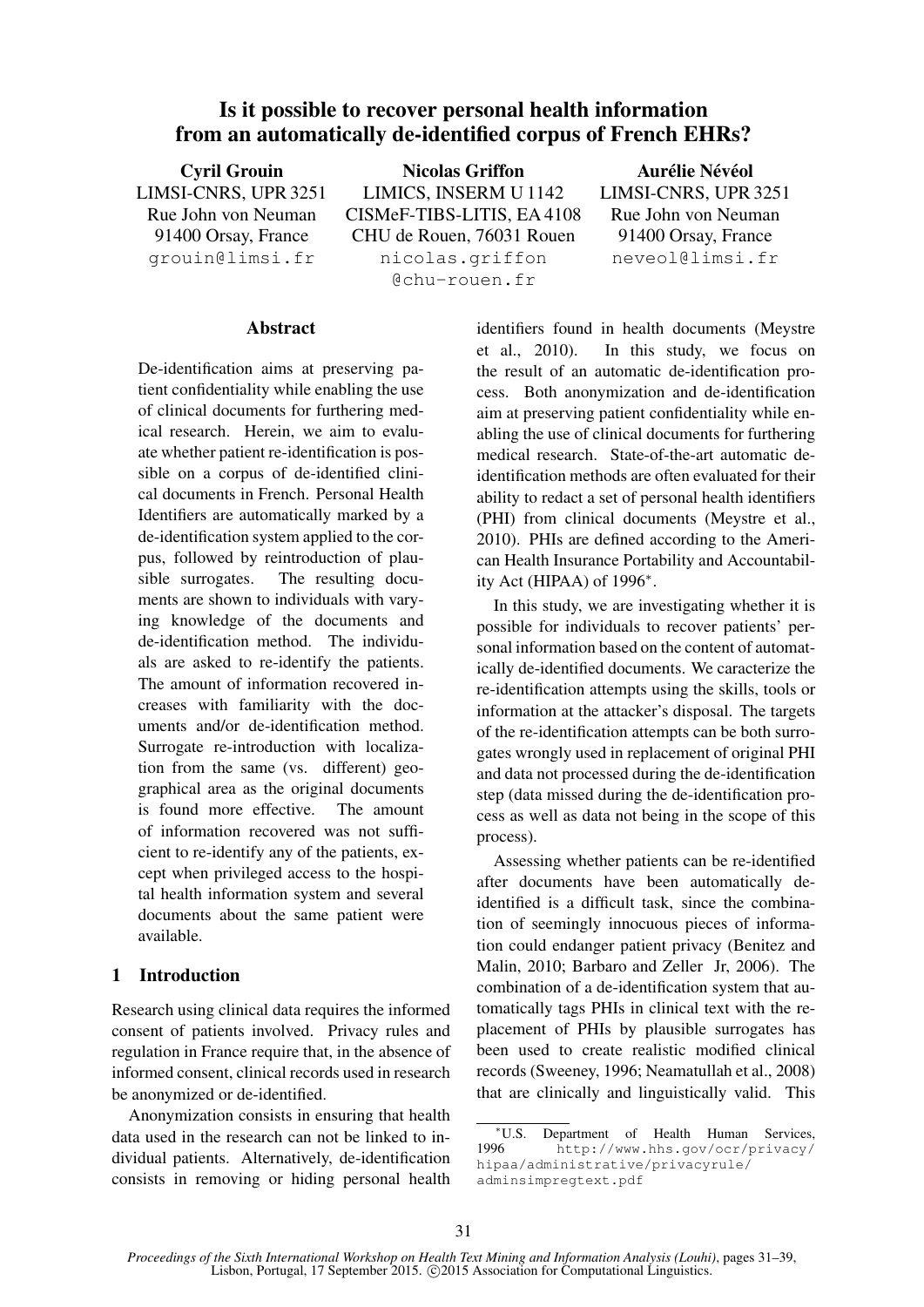method is also referred to as "hiding in plain sight" obfuscation and was shown to contribute to increase the effective recall of automatic deidentification systems from about .94 to .99 (Carrell et al., 2013).

While the impact of de-identification on clinical information contained in the records has been studied (Deleger et al., 2013; Meystre et al., 2014b), fewer efforts have addressed the effective impact on patient privacy. Encouragingly, it was recently shown that doctors were not able to identify patients they had recently treated when relying on de-identified records (Meystre et al., 2014a). There is a need for other studies that evaluate whether re-identification is possible based on de-identified records.

In this study, we address re-identification attempts from the perspective of making a small deidentified clinical corpus available to the research community in circumstances such as a shared task or NLP challenge. Although a dataset released in the context of a shared task or challenge would require participants to sign a user agreement specifically binding recipients to *not* engage in re-identification attempts, this study considers an attack scenario where a negligent (or malignant) user would overlook this requirement.

In this context, we anticipate that the corpus would be accessed by individuals with a variety of backgrounds including researchers, developpers and clinicians. Furthermore, depending on the type of NLP task addressed by the challenge, there may be a need to include several documents pertaining to the same patient (e.g., to evaluate systems that create a cross-document patient timeline) or not (e.g., to evaluate systems that perform named-entity or concept recognition).

Accordingly, we consider re-identification attempts by individuals with varied knowledge of clinical records and de-identification methods (medical doctors and computer scientists) on automatically de-identified records in French. In addition, we also assess the success of re-identification attempts on different types of datasets (documents pertaining to the same patient, vs. random patients) and surrogate re-introduction methods (using localization information similar to that of original documents, vs. different). The corpus used in our study has been automatically de-identified by a system, without any human intervention to check the outputs produced by the automatic process.

# 2 Background

The release of datasets containing personal information about the individuals who contributed to the creation of the data raises the concern of privacy protection. When such datasets are prepared for research purposes, the risks of privacy breach must be assessed and weighed against the potential benefits the research conducted using the data. In prior instances of data release, inadequate assessment of the possibility of privacy breach has led to public embarrassment and legal action (Barbaro and Zeller Jr, 2006). In light of this experience, extreme caution is needed prior to releasing sensitive data. The case of medical data such as those contained in Electronic Health Records requires specific attention, since the first rule of medical ethics as outlined in the Hippocratic Oath is to "first, do no harm". This makes it unethical to release medical data that could cause harm to a patient, e.g., through privacy breach.

The Multiparameter Intelligent Monitoring in Intensive Care II (MIMIC-II) database (Saeed et al., 2002; Saeed et al., 2011; Lee et al., 2011) is an example of a success story in the clinical domain. In addition to applying a high-performing automatic de-identification method, the creators of MIMIC have drawn a data use agreement that requires the users to be informed about the sensitive nature of the data, and to contribute to privacy protection, should they identify any potential breach. To our knowledge, this is the only clinical database of this scale available for clinical and Natural Language Processing (NLP) research in English or in any other language. Smaller de-identified clinical datasets have also been released in conditions similar to MIMIC in the context of international NLP challenges, such as i2b2 with a variety of goals, including the evaluation of de-identification methods (Uzuner et al., 2007).

We believe that studies assessing the possibility of privacy breach on realistically de-identified data can lead to a better understanding of the risk benefit balance for dataset release. In addition, such studies can contribute to building confidence in de-identification systems and methods that are otherwise evaluated quantitatively.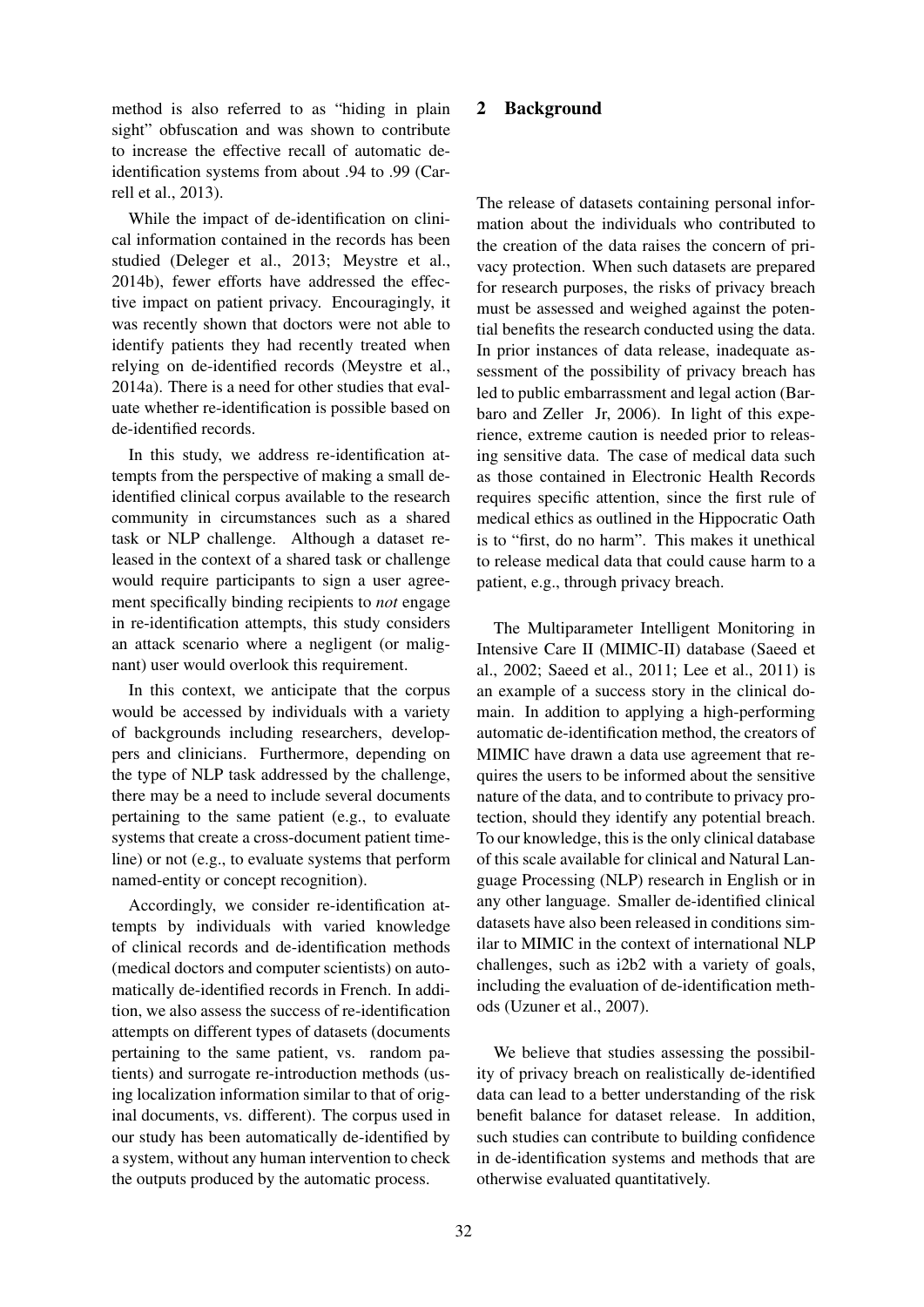

Figure 1: Production of corpora used in this study

#### 3 Material and methods

#### 3.1 Corpus preparation

The corpus used in this study was approved by the French administrative authority on data privacy<sup>†</sup> for research on Information Retrieval (IR) in large Electronic Health Records.

Twelve types of PHIs pertaining to patients, patient relatives and health professionals were targeted in our study: first names, last names, initials, addresses, cities, countries, zip codes, telephone and fax numbers, email addresses, hospital names, identifiers (such as social security numbers or medical device serial number) and dates (including patient date of birth).

In this study, we selected documents among the three most frequent types in the corpus: discharge summaries, correspondance and procedure or consult report.

We assess the chances of re-identification on a worst-case scenario, using a high-performing automatic de-identification method (Medina-CRF, see details below) on a corpus comprising 60 documents that will likely cause the system to fail identifying some PHI.

Rule-based criteria for finding files that we anticipate to be "hard to de-identify" for the automatic tool were compiled based on an error analysis.

†CNIL - Commission nationale de l'informatique et des libertés http:www.cnil.fr

They include:

Name criteria The tool often fails to identify complex names or part of complex names that include a hyphen or space (e.g., Dorothy Jane, Watterman-Smith).

Contact information criteria The tool often fails to identify contact information that appears in the content section of document (i.e., outside of header/footer sections), even when introduced by trigger words (e.g., "domicilie"´ *residing at*, "personne de confiance" *support person* )

Date criteria The tool often erroneously marks dates that are not linked to the patient record, e.g., dates of legal procedures quoted in the patient record. Marking these dates for replacement can compromise the confidentiality of the other dates in the file or record, because marked dates are shifted by a random number of days at the step of surrogate re-introduction.

The Medina-CRF de-identification tool for French clinical documents was designed by one of the authors (Developer 2). It is a statistical tool that was trained on a corpus of 100 gold-standard documents (Grouin and Névéol, 2014). The automatically tagged PHIs are replaced by plausible surrogates in order to create a de-identified corpus where PHIs may or may not pertain to the original documents.

The idea behind surrogate introduction is to apply the "hiding in plain sight" principle, with the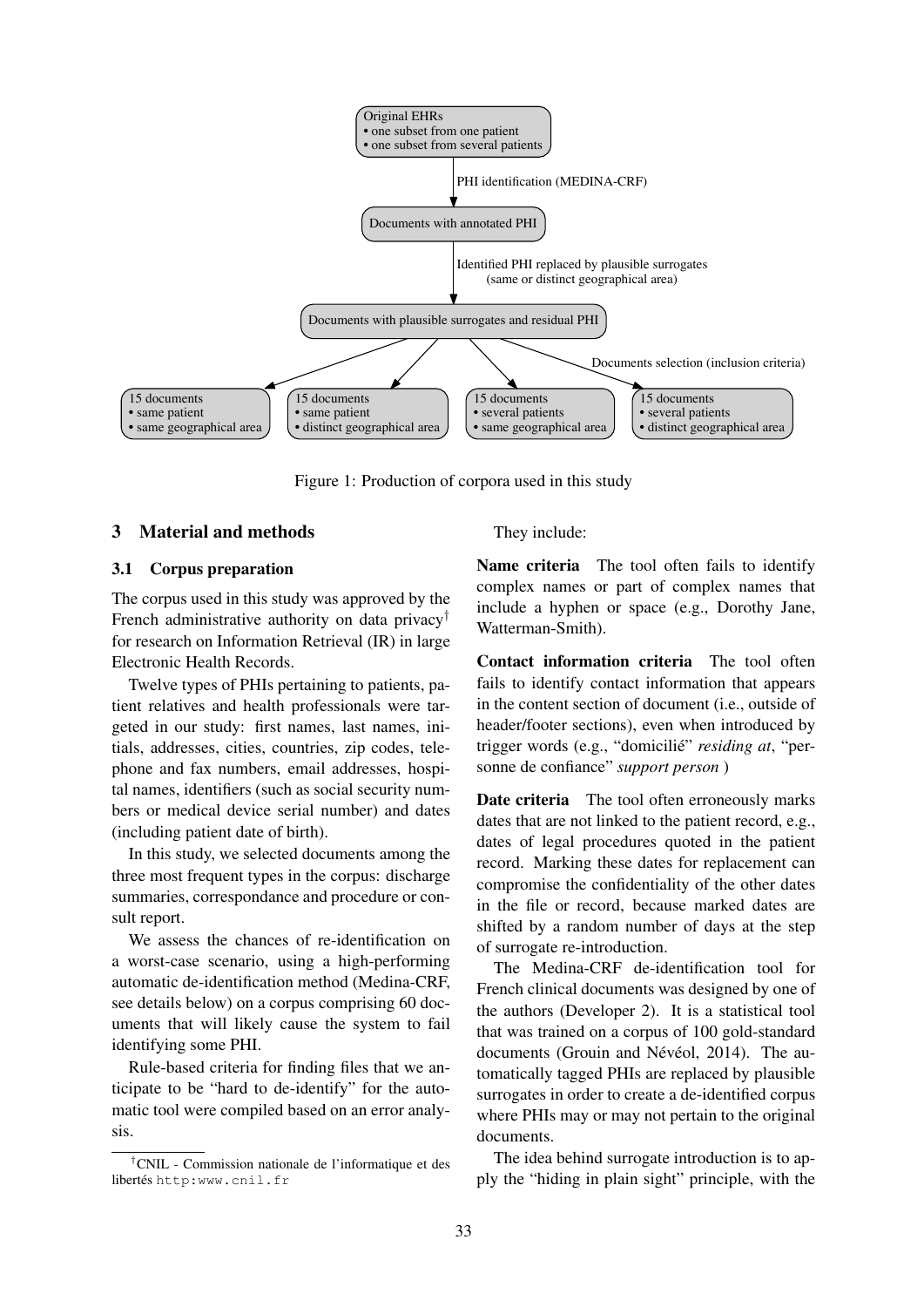hypothesis that original PHIs will be less conspicuous in the corpus among surrogate PHIs. The original version of the surrogate replacement module was developed by one of the authors (Developer 2) and then extended by another author (Developer 1).

We assess the possibility of re-identification in different situations, relevant to clinical NLP research using de-identified records. Depending on the aim of a study, it may be necessary to use a corpus comprising documents pertaining to medical record of the same patient (e.g., patient timeline analysis) or documents pertaining to different patients (e.g., concept identification).

Our hypothesis is that re-identification might be more difficult for a corpus of documents pertaining to random patients (vs. same patients), as a corpus of documents from the same patient provides more information about a unique patient and also offers the possibility to cross-reference information between documents.

We also assess the possibility of reidentification with different settings of the surrogate re-introduction tool. Our surrogate reintroduction method relies on lists of surrogates for each type of PHI that can be marked by the de-identification tool. A setting of the tool allows the user to select a geographical area (at the level of French departments, equivalent to U.S. states) for the re-introduction of surrogates for cities, zip codes and hospitals.

We experimented with two settings of the tool, one where the geographical area of surrogates was the same as that of original PHIs, one where the geographical area was different.

The corpus was divided into four sections to study the variations in medical purpose and surrogate setting (see Figure 1):

- 1. 15 documents pertaining to the same patient with surrogate reintroduction from the same geographical area
- 2. 15 documents pertaining to random patients with surrogate reintroduction from the same geographical area
- 3. 15 documents pertaining to the same patient with surrogate reintroduction from a different geographical area
- 4. 15 documents pertaining to random patients with surrogate reintroduction from a different geographical area

For files collected from the same patient, we selected a random record from all records with at least one file meeting the "hard to de-identify" criteria. Then, we selected one random file meeting the "hard to de-identify" criteria for this record, and then selected other files randomly from the record.

For files collected from random patients we first selected three files meeting each type of criteria, and then selected other files randomly.

The file selection method was automatic, so that the authors who designed the method and participated in the annotation (Developers 1 and 2) knew of the selection criteria, but did not have prior knowledge of why a particular file in the corpus had been selected.

## 3.2 Gold standard set development

Two sets of gold standard annotations were created for the study corpus of 60 documents.

One gold standard set comprises annotations of all PHIs on the original corpus (see gold standard 1 in Figure 2). It was obtained by revising the original corpus with automatically marked PHIs. This gold standard is used to determine the performance of the de-identification tool on the study corpus.

Another gold standard set comprises annotations of the original PHIs that were not replaced by surrogates (see gold standard 2 in Figure 2). This was obtained by comparing the study corpus (after surrogates were re-introduced) to the original corpus (with automatically marked PHIs). One annotator prepared this gold standard corpus after they had produced their annotations on the original corpus, in an experimental setting similar to that of other annotators. This gold standard set is used to determine the number of "unmarked" PHIs in the study corpus, and to compute the performance of annotators to identify original PHIs.

## 3.3 Re-identification experiment

The corpus was shown to individuals with varying knowledge of the documents and corpus processing method: one clinician practicing in the hospital that supplied the corpus for this study, two informatics researchers who designed and developed Medina (the de-identification tool and surrogate re-introduction tool), and three other researchers without specific knowledge of the corpus or de-identification methods. Each individual was asked to mark PHIs that they believed to be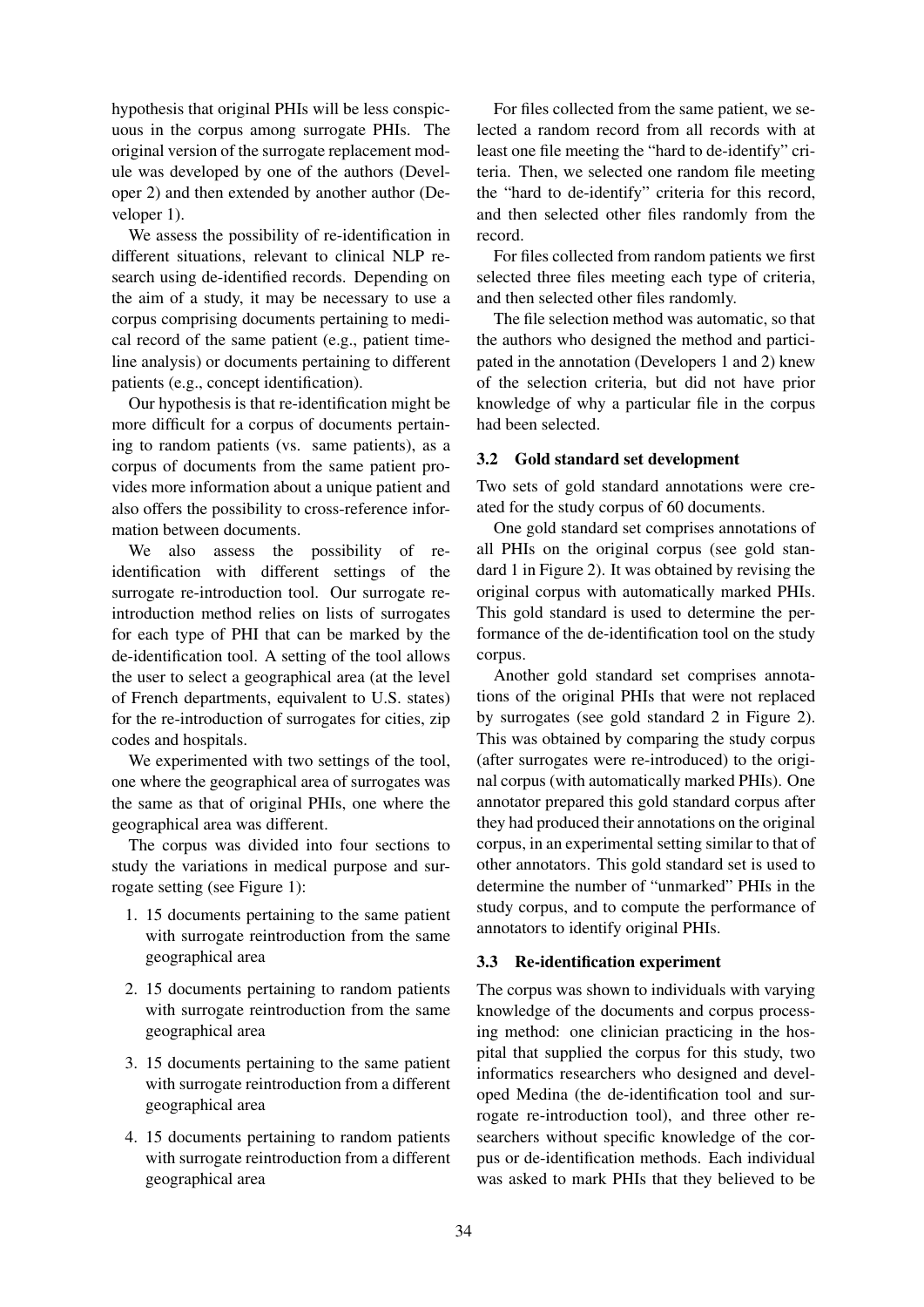original, i.e., that may reveal information about the patients. The annotations were made using the BRAT rapid annotation tool (Stenetorp et al., 2012).

The annotators that were not familiar with either the corpus or the de-identification method (Researchers 1-3) were told briefly that clinical documents were processed automatically to replace twelve types of PHIs. They were given the specific list of PHIs, which was encoded in BRAT as categories available for creating annotations. They were told that the automatic system was not perfect, and that some of the PHIs present in the documents might be original PHIs, that they had to try and identify.

The annotators were told that the four sections of the corpus corresponded to a document selection from either the same or random patients. Researchers 1-3 were told that the geographical setting of surrogate re-introduction varied between corpus sections. However, they were not told that one setting was the original geographical location, while the other was not.

After the annotators had worked on the documents, they were asked to provide any specific information on any patient that they believed to have re-identified in the course of the study. They could use any tool at their disposal to attempt re-identifying the patients. In practice, the tools used included: a generic search engine, an online reverse look-up directory service and a hospital health information system.

For each individual, we computed the performance of identifying original PHIs as well as interannotator agreement (IAA) with other individuals in terms of F-measure. Performance of PHI identification and IAA were assessed both overall for the entire corpus as well as for each of the four sub-sections.

## 4 Results

Table 1 shows the distribution of PHIs in the corpus. About 10.0% were original PHIs, while 90.0% were re-introduced surrogates.

Table 2 shows the detailed performance of the automatic de-identification tool, for exact matches. The overall performance on the corpus was 0.93 F-measure, with 0.96 precision and 0.90 recall, which can be considered state-of-the-art.

Figure 2 shows an excerpt of a sample corpus document. This document was selected as "hard

| <b>PHI</b> type   | <b>Total</b> | <b>Unmarked</b> |
|-------------------|--------------|-----------------|
| <b>Last name</b>  | 541          | 18 (3.3%)       |
| <b>First name</b> | 487          | $17(3.5\%)$     |
| <b>Initials</b>   | 39           | 35 (89.7%)      |
| <b>Address</b>    | 60           | 21 (51.7%)      |
| <b>City</b>       | 153          | 39 (25.5%)      |
| <b>Zip Code</b>   | 67           | 12 (17.9%)      |
| <b>Phone</b>      | 282          | $0(0.0\%)$      |
| Email             | 42           | $0(0.0\%)$      |
| <b>Identifier</b> | 20           | 16 (80.0%)      |
| Date              | 233          | 17(7.3%)        |
| <b>Hospital</b>   | 166          | 24 (14.5%)      |

Table 1: Distribution of total and unmarked PHIs in the final corpus

| Category       | <b>Precision</b> |      | <b>Recall F-measure</b> |
|----------------|------------------|------|-------------------------|
| Last name      | 0.97             | 0.95 | 0.96                    |
| First name     | 0.98             | 0.96 | 0.97                    |
| Initials       | 0.67             | 0.05 | 0.09                    |
| Identifier     | 1.00             | 0.25 | 0.40                    |
| Hospital       | 0.74             | 0.53 | 0.62                    |
| Address        | 0.98             | 0.82 | 0.89                    |
| Zip code       | 1.00             | 0.79 | 0.88                    |
| City/Country   | 0.99             | 0.95 | 0.97                    |
| Date           | 0.94             | 0.97 | 0.96                    |
| E-mail         | 1.00             | 1.00 | 1.00                    |
| Telephone      | 0.99             | 1.00 | 0.99                    |
| <b>Overall</b> | 0.96             | 0.90 | 0.93                    |

Table 2: Performance of Medina-CRF on the study corpus

to identify" per our contact information criteria as it contains the trigger word "personne de confiance" *support person*, along with a contact phone number for the patient's spouse. While this particular PHI was correctly identified and substituted by the automatic system, additional information about the patient's family was not. Documents are shown to annotators without any markings (processed text). On the gold standard 2 section of the figure, surrogate PHIs are shown in italic font, and original PHIs (that were not substituted by the automatic processing) are underlined. In this example, the original PHIs were the residence location of the patient's children - the passage reports "Marital Status: married. 3 Children (2 in Marseille, 1 in Corse)." For this particular document, two annotators (Developer 1 and 2) correctly identified that the two original PHIs were, indeed, original. One annotator (Researcher 1) identified that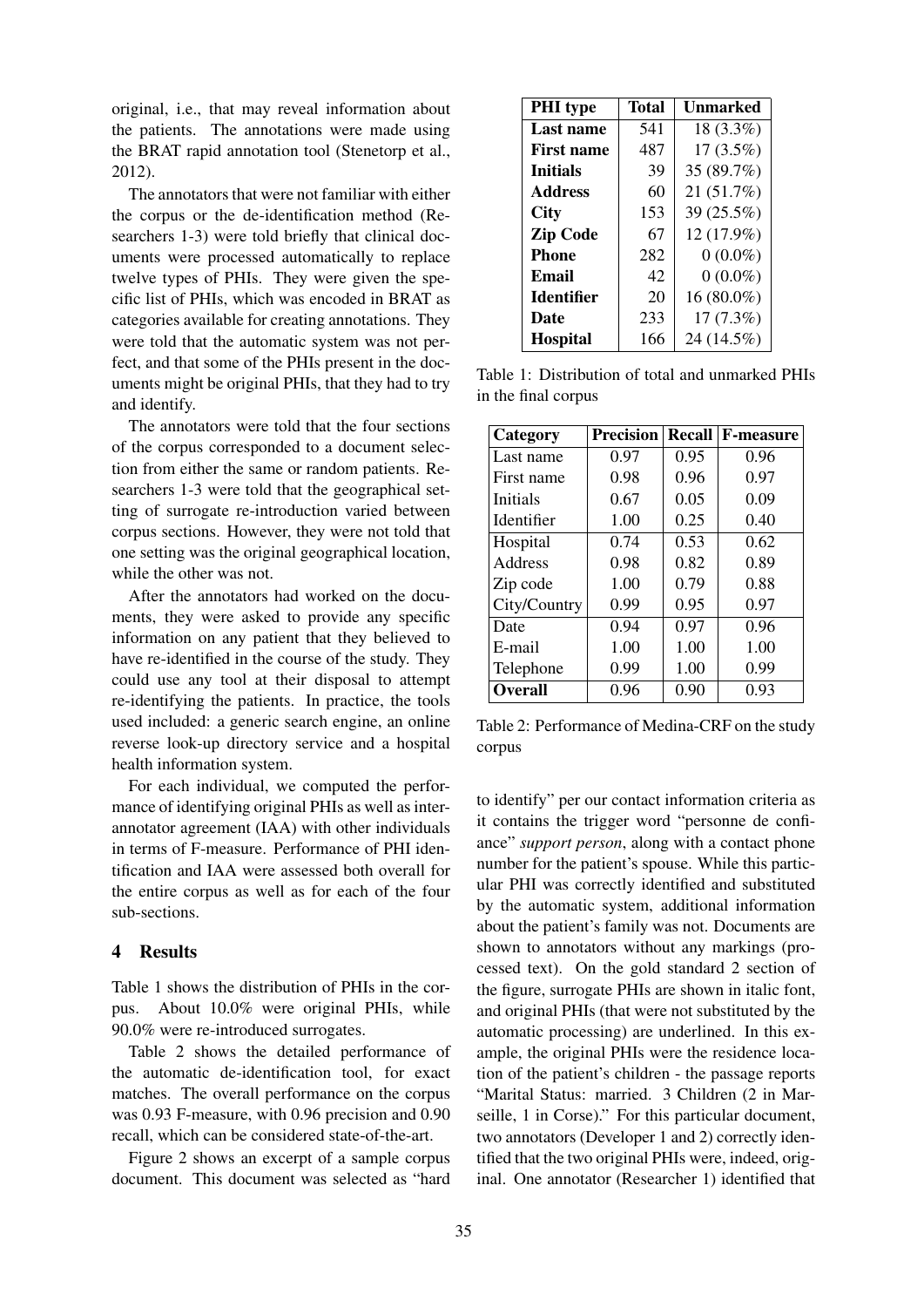| original text                                    | gold standard 1                                  |
|--------------------------------------------------|--------------------------------------------------|
| Mary Smith                                       | Mary Smith                                       |
| née le 05/08/1928                                | née le 05/08/1928                                |
| Mariée, 3 enfants (2 à Marseille et 1 en Corse)  | Mariée, 3 enfants (2 à Marseille et 1 en Corse)  |
| Profession: sans profession                      | Profession: sans profession                      |
|                                                  |                                                  |
| Personne de confiance: époux Tél: 06 41 69 31 72 | Personne de confiance: époux Tél: 06 41 69 31 72 |
|                                                  |                                                  |
| Pathologie pancréatique en 1993                  | Pathologie pancréatique en 1993                  |
|                                                  |                                                  |
| Dr. Daniel Lucas, Médecin attaché.               | Dr. Daniel Lucas, Médecin attaché.               |
| processed text, shown to annotators              | gold standard 2                                  |
| Jane Doe                                         | Jane Doe                                         |
| née le 04/07/1927                                | née le 04/07/1927                                |
| Mariée, 3 enfants (2 à Marseille et 1 en Corse)  | Mariée, 3 enfants (2 à Marseille et 1 en Corse)  |
| Profession: sans profession                      | Profession: sans profession                      |
|                                                  |                                                  |
| Personne de confiance: époux Tél: 06 02 41 57 15 | Personne de confiance: époux Tél: 06 02 41 57 15 |
|                                                  |                                                  |
| Pathologie pancréatique en 1992                  | Pathologie pancréatique en 1992                  |
|                                                  |                                                  |
| Dr. Gregory House, Médecin attaché.              | Dr. Gregory House, Médecin attaché.              |

Figure 2: Sample corpus document. Original PHIs (annotated in the gold standard corpora) are underlined. For illustration purposes on this figure, surrogate PHIs are shown in *italic font*.

the country PHI "Corse" was original. Relying on their knowledge of the "hard to identify" criteria, Developer 1 also marked the phone number "06 02 41 57 15" as original PHI, when it was in fact a surrogate.

On average, the annotators each spent 2 hours working on the corpus to produce the annotations.

Table 3 presents the performance of PHI identification by annotator, ordered by prior knowledge of data and method; we can classify them into three groups, represented by double bars: advanced knowledge of both documents and method, advanced knowledge of either documents or method, little knowledge of either documents or method. The table presents results for each of the four sections of the corpus (lines 2 to 5) as well as overall (line 6).

Table 4 presents the inter-annotator agreement for PHI identification.

Patient re-identification using the generic search engine and online reverse look-up directory service was unsuccessful. However, two patients could be re-identified using the hospital health information system.

## 5 Discussion

Performance of original PHI identification Table 3 shows that overall, PHI recognition is low. It suggests that the ability to identify original PHIs is associated with prior knowledge of the documents and/or corpus de-identification method. The highest PHI recognition is 0.50, which is not very high performance. Researchers 1-3 had no prior knowledge of either the method or the documents. After the experiment, Researcher 1 correctly identified the hospital that supplied the documents. No individual was able to supply more specific information about any of the patients based on the corpus alone.

Table 4 shows that the higher inter-annotator agreement was observed between the annotators with the highest performance for PHI recognition, Developer 1 and Clinician. Nonetheless, agreement was only 0.33, which is considered very low (Artstein and Poesio, 2008). This indicates that the "hiding in plain sight" strategy is working well, and that the original PHIs are not obvious to the annotators.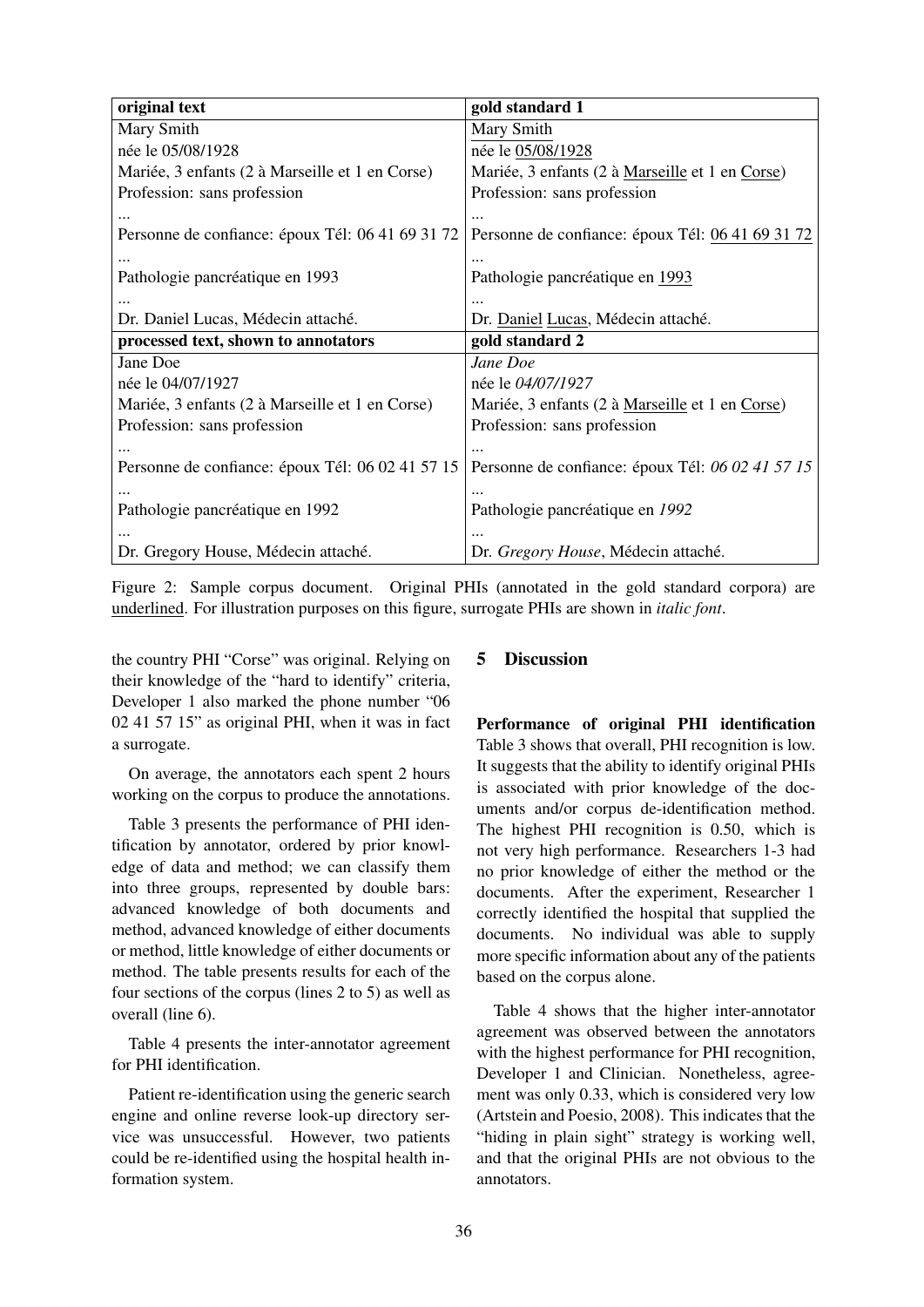| Corpus           | $\mathbf{1}$   | $\overline{2}$ | 3              | 4    | Overall |                           |
|------------------|----------------|----------------|----------------|------|---------|---------------------------|
|                  | 34             | 35             | 31             | 42   | 142     | $\boldsymbol{n}$          |
| Dev1             | 0.71           | 0.57           | 0.61           | 0.67 | 0.62    | $\mathbf P$               |
|                  | 0.33           | 0.54           | 0.40           | 0.50 | 0.50    | R                         |
|                  | 0.45           | 0.56           | 0.49           | 0.57 | 0.57    | F                         |
|                  | 13             | 11             | 19             | 25   | 68      | $\overline{n}$            |
| <b>Clin</b>      | 0.62           | 0.64           | 0.47           | 0.76 | 0.61    | $\mathbf P$               |
|                  | 0.11           | 0.18           | 0.19           | 0.34 | 0.20    | $\mathsf{R}$              |
|                  | 0.19           | 0.29           | 0.27           | 0.47 | 0.30    | F                         |
|                  | 285            | 59             | 28             | 41   | 413     | $\overline{n}$            |
|                  | 0.16           | 0.19           | 0.71           | 0.51 | 0.23    | $\mathbf P$               |
| Dev <sub>2</sub> | 0.64           | 0.30           | 0.43           | 0.38 | 0.46    | $\mathsf{R}$              |
|                  | 0.26           | 0.23           | 0.53           | 0.43 | 0.30    | F                         |
|                  | 30             | 8              | 6              | 15   | 59      | $\overline{n}$            |
| Res1             | 0.47           | 0.50           | 0.33           | 0.80 | 0.54    | $\mathbf P$               |
|                  | 0.19           | 0.11           | 0.04           | 0.21 | 0.15    | $\mathsf{R}$              |
|                  | 0.27           | 0.18           | 0.08           | 0.34 | 0.23    | F                         |
|                  | $\overline{0}$ | 66             | $\overline{0}$ | 43   | 109     | $\overline{n}$            |
| Res2             | 0.00           | 0.02           | 0.00           | 0.07 | 0.04    | $\mathbf P$               |
|                  | 0.00           | 0.03           | 0.00           | 0.05 | 0.02    | $\mathsf{R}$              |
|                  | 0.00           | 0.02           | 0.00           | 0.06 | 0.03    | $\boldsymbol{\mathrm{F}}$ |
| Res <sub>3</sub> | 26             | 24             | 26             | 10   | 86      | $\boldsymbol{n}$          |
|                  | 0.00           | 0.00           | 0.00           | 0.00 | 0.00    | $\mathbf P$               |
|                  | 0.00           | 0.00           | 0.00           | 0.00 | 0.00    | R                         |
|                  | 0.00           | 0.00           | 0.00           | 0.00 | 0.00    | F                         |

Table 3: Performance of PHI identification in terms of number of PHIs annotated (n), Precision (P), Recall (R) and F-measure (F). Clin=Clinician, Dev=Developer, Res=Researcher. The corpus subsets are listed as per the description in section 3.1: 1=same patient, same location; 2=random patients, same location; 3=same patient, different location; 4=random patients, different location

|                  | Dev1 | <b>Clin</b> | Dev <sub>2</sub> | Res1 | Res2 |
|------------------|------|-------------|------------------|------|------|
| <b>Clin</b>      | 0.32 |             |                  |      |      |
| Dev <sub>2</sub> | 0.21 | 0.10        |                  |      |      |
| Res1             | 0.21 | 0.11        | 0.18             |      |      |
| Res2             | 0.00 | 0.00        | 0.00             | 0.01 |      |
| Res3             | 0.01 | 0.01        | 0.03             | 0.01 | 0.00 |

Table 4: Inter-Annotator Agreement in terms of F-measure (Clin=Clinician, Dev=Developer, Res=Researcher)

Methods for re-identification attempts The tools available to the annotators to attempt reidentifying the patients mainly consisted of information publicly available over the internet.

One annotator (Researcher 1) systematically checked hospital names, person names and locations using a generic search engine, and was able to identify the hospital that the patients were treated in. Two annotators (Developer 1 and Clinician) used an online reverse look-up directory service for all phone numbers and addresses that they believed might be original PHIs; however, the queries did not return any results.

One annotator (Clinician) had access to the hospital Health Information System (HIS). They reported that the information they were able to recover about any single patient in the random sets was likely not sufficient to submit a valid query into the system‡ . However, for patients with several documents available, recouping an approximate stay date with diagnostic codes such as ICD or CPT either found directly in a document (these codes are not considered PHIs) or inferred using medical coding knowledge, they were able to pull the patient record from the HIS and therefore identify the patients. For the two patients in our study corpus (corpus subsets 1 and 3) the reidentification required several attempts at querying the HIS and took 20 minutes for one patient, 30 minutes for the other.

Other annotators did not report using any reidentification strategies that relied on data sources outside the documents themselves.

The most powerful tool used is definitely the hospital HIS, by an individual with access credentials. The system search services are set-up in a way that requires the users to provide sufficient information about the patients before a record can be retrieved. In our study, it did not help with patient re-identification when there was only one document available about the patient.

However, when there were several documents available about the same patient, the patient could be identified in 30 minutes or less. In this case, patient identification required  $(i)$  access to the HIS;  $(ii)$  knowledge of how records are coded and retrieved in the HIS; and  $(iii)$  medical knowledge to identify or infer diagnostic codes from the patient documents.

<sup>‡</sup> In practice, re-identification was attempted for a few documents that the Clinician thought had re-identification potential. Attempts to re-identify a patient were stopped after 30 minutes when they were not successful. After a few failures, the clinician focused his efforts on the patients for which more than one document were available.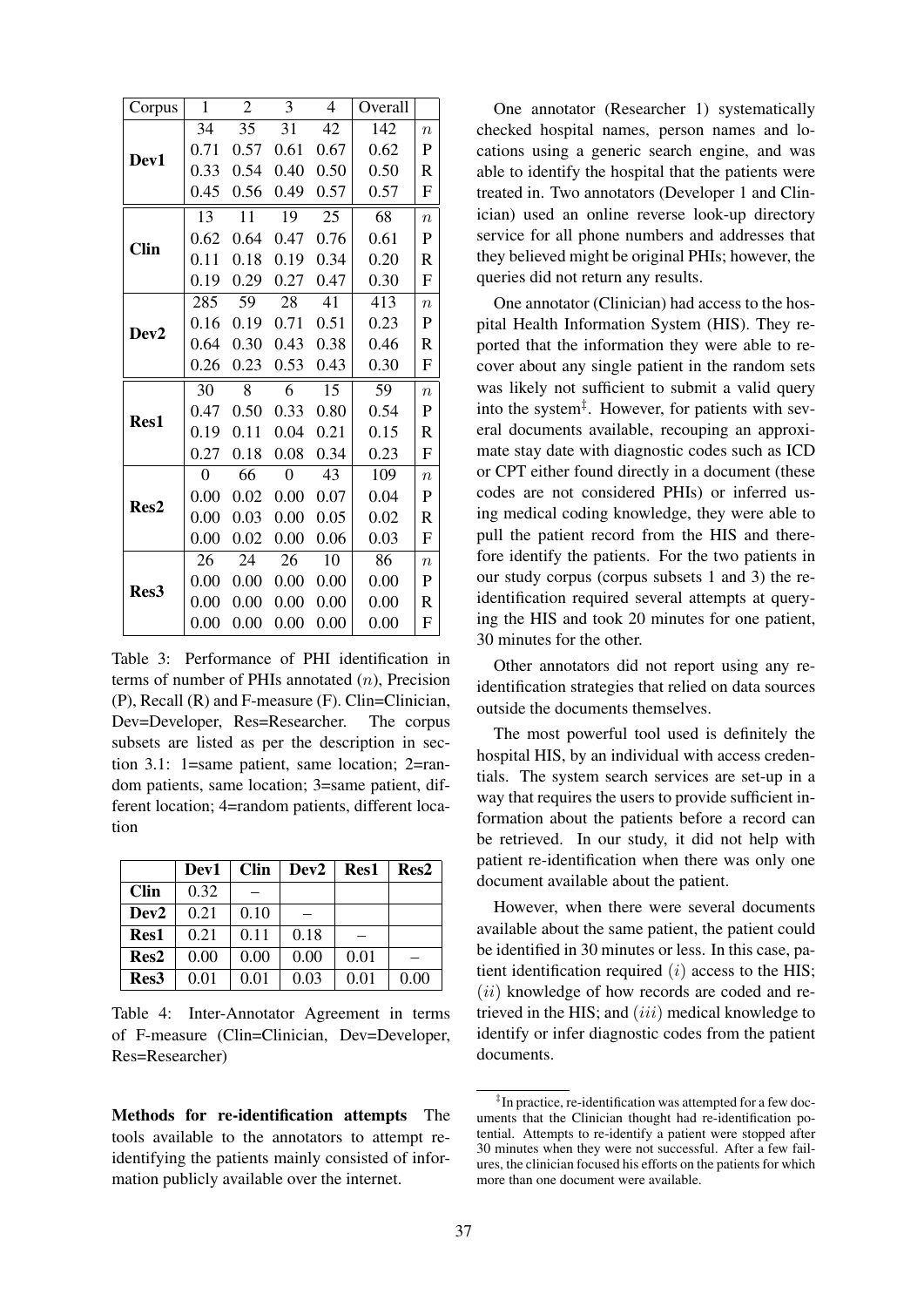Perfomance variation according to medical purpose and surrogate setting We can see from table 3 that overall, the performance of PHI identification seems to be higher when the geographical area of re-introduced surrogate is different from that of the original PHIs (row 4 vs. row 2, row 5 vs. row 3). This indicates that the "hiding in plain sight effect" is stronger when location surrogates come from the same geographical area as the original PHIs.

The initial argument against using same-area location surrogates was that, as surrogates are reintroduced randomly, a surrogate could happen to be the same as the original PHI, therefore voiding the replacement operation. We did identify a few occurrences of this phenomenon in our data set, when the surrogate and original PHI were in fact different strings (e.g., "Bois-Guillaume" vs. "BOISGUILLAUME").

The PHI identification results from table 3 do not clearly indicate that PHI identification was made easier in the corpus subsets of documents from the same patients vs. random patients (line 2 vs. line 3 and line 4 vs. line 5). However, when the hospital HIS was available, patients with multiple documents available could be identified while patients with only document available could not.

Implications for the design of a clinical corpus to be used in an NLP challenge or sharedtask The results of our study suggest that reidentification attempts from researchers without privileged access to the hospital health information system (which is expected to be the case of most individuals accessing a corpus through a challenge) will not be successful.

It is also important to point out that the identification of the patient identities in this study were only possible because the de-identification was performed automatically and some original PHIs (dates) could be found in the documents.

In the context of data release for a challenge or shared-task, the de-identification process should include multiple rounds of manual review of PHI to ensure that no original PHIs were left.

In summary, this study suggests that patient privacy can be reasonably preserved in a corpus comprising documents pertaining to random patients, with same-area geographical surrogate re-introduction and manually reviewed deidentification.

Limitations The main limitation in this study is the size of the corpus, which comprises 60 documents. This size was chosen to keep the annotation time manageable. It is comparable to the size of the corpus (85 documents) used previously by Meystre et al. (2014a). The study of variations leads us to partition the corpus into four subsets of 15 documents, which can only provide indicative results. The study will need to be reproduced on a larger scale.

Also, one important category of individual likely to identify patients from the content of deidentified files includes patients themselves, or patients' relatives and acquaintances. For instance, an individual who personally knows the patient that our sample file pertains to (see Figure 2) might read this document and realize that the information (stay at home mother of 3 children who experienced a pancreas disorder in the past) matches the circumstances of their acquaintance. However, we have not been able to devise an adequate experimental setting to evaluate this chance. Arguably, the chance might be similar to that of patient re-identification by a doctor who had personally attended to the patient within the past three months. It was found that doctors were not able to re-identify their own patients from de-identified documents (Meystre et al., 2014a).

## 6 Conclusion

In spite of shortcomings of the de-identification system identified by the developpers in a thorough error-analysis, patient privacy was not compromised by individuals without privileged access to the relevant hospital health information system.

When access to the hospital health information system is available, patients can be re-identified by recouping information found in more than one document, and medical knowledge of medical coding. However, patient privacy is preserved when only one document per patient is available.

Furthermore, less information can be recovered when location surrogates for the same geographical area as the original files are used.

#### Acknowledgement

This work was supported by the French National Agency for Research under grant CABeRneT§ ANR-13-JS02-0009-01. The authors thank the

 $\S$ CABeRneT: Compréhension Automatique de Textes Biomedicaux pour la Recherche Translationnelle ´